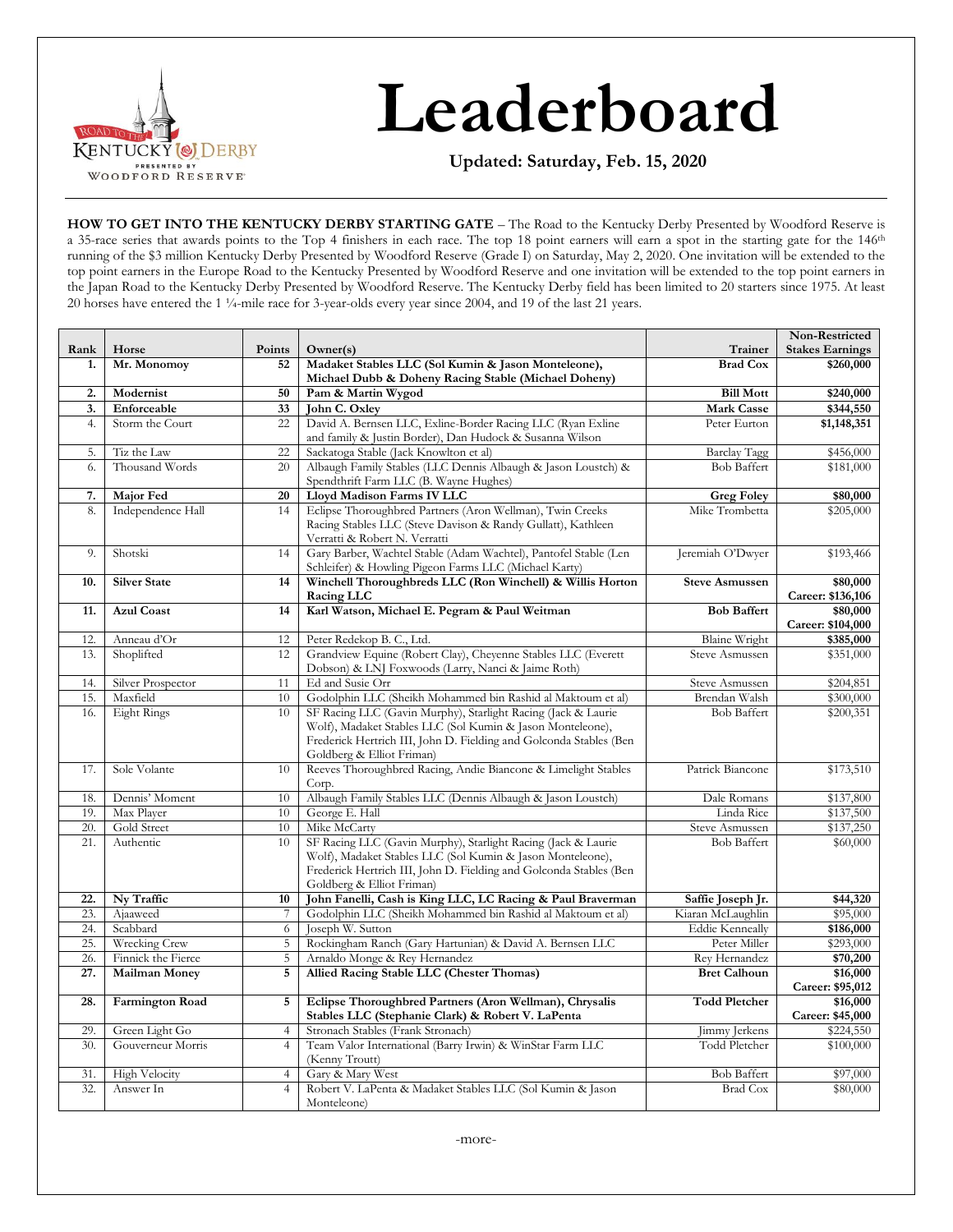Road to the Kentucky Derby and Kentucky Oaks Leaderboards Saturday, Feb. 15, 2020 Page 2 of 9

| 33. | American Theorem   | $\overline{4}$ | Kretz Racing LLC (Rustin Kretz)                                  | George                | \$60,000         |
|-----|--------------------|----------------|------------------------------------------------------------------|-----------------------|------------------|
|     |                    |                |                                                                  | Papaprodromou         |                  |
| 34. | Ete Indien         | $\overline{4}$ | Linda Shanahan, Sanford Bacon, Dream With Me Stable Inc., Horse  | Patrick Biancone      | \$49,556         |
|     |                    |                | France America, D P Racing LLC (Deron Pearson) & Patrick L.      |                       |                  |
|     |                    |                | Biancone Racing LLC                                              |                       |                  |
| 35. | Three Technique    | $\overline{4}$ | August Dawn Farm (Bill Parcells)                                 | Jeremiah Englehart    | \$30,000         |
| 36. | Royal Act          | $\overline{4}$ | C R K Stable LLC (Lee & Susan Searing)                           | Peter Eurton          | \$21,644         |
|     | +American Farmer   | $\overline{4}$ | <b>BKB Stables LLC &amp; Steve Sherman</b>                       | <b>Steve Sherman</b>  | \$20,000         |
| 37. | Prince of Pharoahs | $\overline{3}$ | Darlene Bilinski & Harry Patten                                  | Linda Rice            | \$27,750         |
| 38. | Bourbon Bay        | $\overline{3}$ | Bourbon Lane Stable (Jamie Hill & Michael J. McMahon), Seidman   | Mark Hennig           | \$24,000         |
|     |                    |                | Stables LLC (Maggie Seidman) & Lake Lonely Racing (Dr. Jim Hill) |                       |                  |
| 39. | Chase Tracker      | $\overline{2}$ | St. Elias Stable (Vincent Viola)                                 | <b>Todd Pletcher</b>  | \$48,000         |
| 40. | Portos             | $\overline{2}$ | Wertheimer & Frere (Alain & Gerard Wertheimer)                   | <b>Todd Pletcher</b>  | \$30,000         |
| 41. | Toledo             | $\overline{2}$ | Juddmonte Farms Inc. (Prince Khalid Abdullah)                    | Chad Brown            | \$24,500         |
|     |                    |                |                                                                  |                       | Career: \$86,400 |
| 42. | Zimba Warrior      | $\overline{c}$ | Charles K. Marquis & Cynthia F. Marquis                          | Keith Desormeaux      | \$24,500         |
|     |                    |                |                                                                  |                       | Career: \$56,411 |
|     | +Lebda             | $\overline{2}$ | Claudio Gonzalez<br>Joseph E. Besecker                           |                       | \$19,000         |
|     | +Indian Peak       | $\overline{2}$ | Jill & Dr. William T. Gray                                       | <b>Quinn Howey</b>    | \$16,500         |
| 43. | Jungle Runner      | $\mathbf{1}$   | Calumet Farm (Brad Kelley)                                       | Steve Asmussen        | \$84,750         |
| 44. | Monday Morning QB  | $\mathbf{1}$   | Cash is King LLC (Chuck Zacney et al) & LC Racing LLC (Glenn     | "Butch" Reid Jr.      | \$75,000         |
|     |                    |                | Bennett)                                                         |                       |                  |
|     | $+$ Gozilla        | $\mathbf{1}$   | Zayat Stables LLC (Ahmed Zayat) & Gary Barber                    | Steve Asmussen        | \$72,000         |
| 45. | Informative        | $\mathbf{1}$   | Uriah St. Lewis                                                  | Uriah St. Lewis       | \$35,000         |
| 46. | Letmeno            |                | Randall L. Bloch & Six Column Stables LLC (Brad Stephens) et al  | Ian Wilkes            | \$29,200         |
| 47. | Express Train      | $\mathbf{1}$   | C R K Stable LLC (Lee & Susan Searing)                           | <b>John Shirreffs</b> | \$18,000         |
| 48. | Relentless Dancer  | $\mathbf{1}$   | Paradise Farms Corp. (Peter Proscia), Terry Raymond & Jana       | Mike Maker            | \$12,250         |
|     |                    |                | Wagner                                                           |                       |                  |
| 49. | Tiz Rye Time       | $\mathbf{1}$   | Bourbon Lane Stable (Jamie Hill & Michael J. McMahon), Cleber J. | Ian Wilkes            | \$10,000         |
|     |                    |                | Massey & Jim Gladden                                             |                       |                  |
|     | +Celtic Striker    | 1              | Imperial Racing LLC (Michael Foley)                              | Ray Handal            | \$9,000          |
| 50. | Tizamagician       | $\mathbf{1}$   | MyRacehorse.com (Michael Behrens) & Spendthrift Farm LLC (B.     | Richard Mandella      | \$6,000          |
|     |                    |                | Wayne Hughes)                                                    |                       | Career: \$81,951 |
| -   | +Wine and Whisky   | $\mathbf{1}$   | Ruben Arechiga & Felix Rondan                                    | <b>Felix Rondan</b>   | \$6,000          |
|     |                    |                |                                                                  |                       | Career: \$46,366 |
| 51. | Taishan            | $\mathbf{1}$   | Calvin Nguyen & Joey Tran                                        | <b>Richard Baltas</b> | \$6,000          |
|     |                    |                |                                                                  |                       | Career: \$37,220 |

Bold = Update from previously published Leaderboard … + = Not Triple Crown Nominated … Strikethrough = Sidelined, inactive or appears to be no longer under serious Kentucky Derby consideration.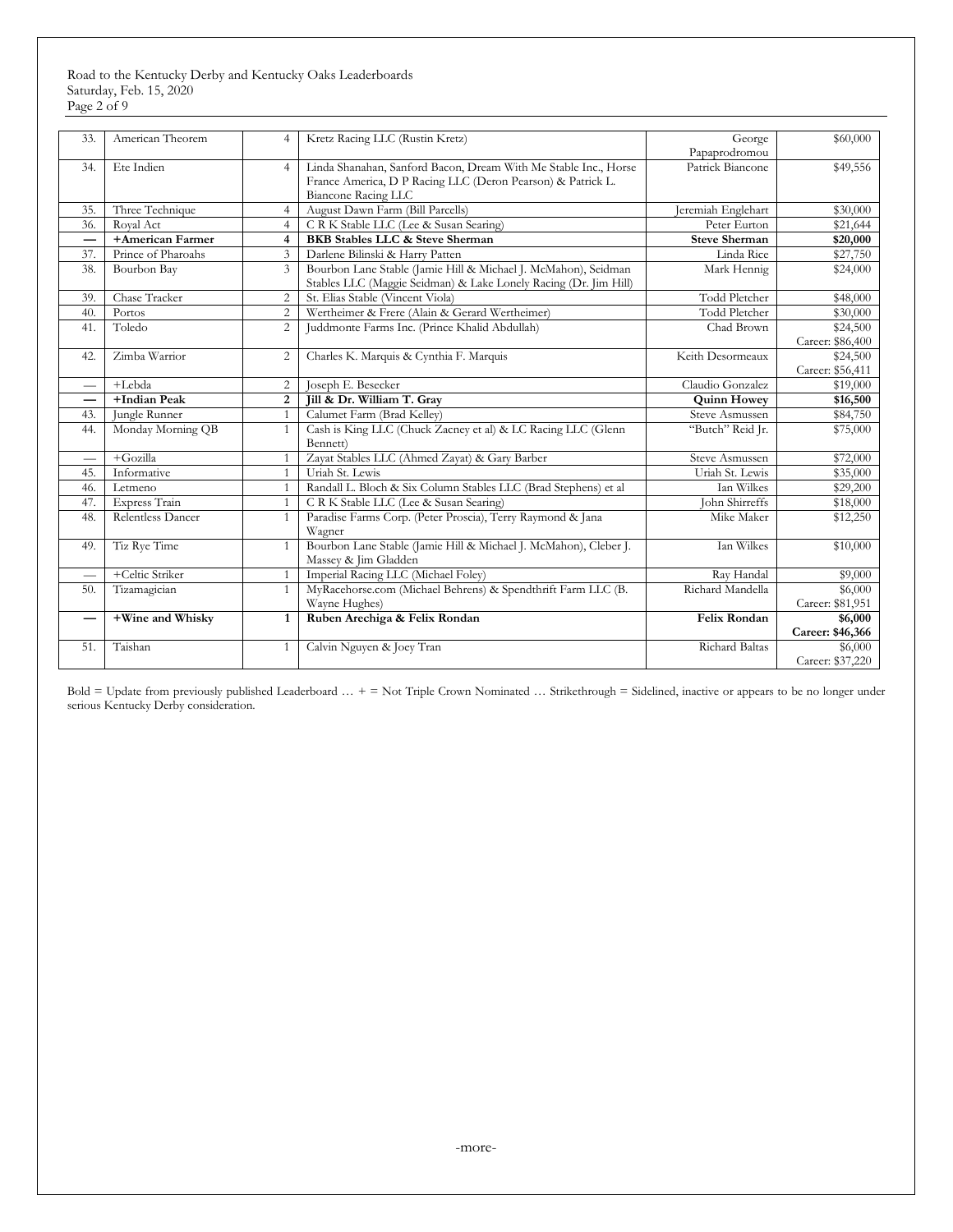## **2019-20 ROAD TO THE KENTUCKY DERBY SCHEDULE**

**35 Races**

#### **Kentucky Derby Prep Season (19 races)**

| Date     | Race                   | Racetrack           | <b>Distance</b> | $1st$ (Points)         | $2nd$ (Points)         | $3rd$ (Points)        | 4th (Points)           |
|----------|------------------------|---------------------|-----------------|------------------------|------------------------|-----------------------|------------------------|
| Sept. 14 | Iroquois               | Churchill Downs     | $11/16$ Miles   | Dennis' Moment (10)    | Scabbard (4)           | Lebda(2)              | Letmeno $(1)$          |
| Sept. 27 | American Pharoah       | Santa Anita         | 1 1/16 Miles    | Eight Rings (10)       | American Theorem (4)   | Storm the Court (2)   | Express Train (1)      |
| Oct. 5   | Champagne              | <b>Belmont Park</b> | 1 Mile          | Tiz the Law (10)       | Green Light Go (4)     | Big City Bob (2)      | Gozilla (1)            |
| Oct. 5   | Breeders' Futurity     | Keeneland           | 1 1/16 Miles    | Maxfield (10)          | Gouverneur Morris (4)  | Enforceable (2)       | Ajaaweed (1)           |
| Nov. 1   | Breeders' Cup Juvenile | Santa Anita         | 1 1/16 Miles    | Storm the Court (20)   | Anneau d'Or (8)        | Wrecking Crew (4)     | Scabbard (2)           |
| Nov. 30  | Kentucky Jockey Club   | Churchill Downs     | 1 1/16 Miles    | Silver Prospector (10) | Finnick the Fierce (4) | Tiz the Law $(2)$     | Enforceable (1)        |
| Dec. 7   | Remsen                 | Aqueduct            | $11/8$ Miles    | Shotski (10)           | Ajaaweed (4)           | Chase Tracker (2)     | Informative (1)        |
| Dec. 7   | Los Alamitos Futurity  | Los Alamitos        | $11/16$ Miles   | Thousand Words (10)    | Anneau d'Or (4)        | High Velocity (2)     | Wrecking Crew (1)      |
| Dec. 15  | Springboard Mile       | Remington Park      | 1 Mile          | Shoplifted (10)        | Answer In (4)          | Embolden (2)          | Jungle Runner (1)      |
| Jan. 1   | erome                  | Aqueduct            | 1 Mile          | Independence Hall (10) | DH-Bourbon Bay (3)     | DH-Prince of Pharoahs | Celtic Striker (1)     |
| Jan. 4   | Sham                   | Santa Anita         | 1 Mile          | Authentic (10)         | Azul Coast (4)         | Zimba Warrior (2)     | Taishan(1)             |
| Jan. 18  | Lecomte                | Fair Grounds        | $11/16$ Miles   | Enforceable (10)       | Silver State (4)       | Mr. Monomoy (2)       | Finnick the Fierce (1) |
| Jan. 24  | Smarty Jones           | Oaklawn Park        | 1 Mile          | Gold Street (10)       | Three Technique (4)    | Shoplifted (2)        | Silver Prospector (1)  |
| Feb. 1   | Withers                | Aqueduct            | $11/8$ Miles    | Max Player (10)        | Shotski (4)            | Portos $(2)$          | Monday Morning Qb (1)  |
| Feb. 1   | Holy Bull              | Gulfstream Park     | 1 1/16 Miles    | Tiz the Law $(10)$     | Ete Indien (4)         | Toledo $(2)$          | Relentless Dancer (1)  |
| Feb. 1   | Robert B. Lewis        | Santa Anita         | 1 1/16 Miles    | Thousand Words (10)    | Royal Act (4)          | High Velocity (2)     | Tizamagician (1)       |
| Feb. 8   | Sam F. Davis           | Tampa Bay Downs     | 1 1/16 Miles    | Sole Volante (10)      | Independence Hall (4)  | Ajaaweed (2)          | Tiz Rye Time (1)       |
| Feb. 15  | El Camino Real Derby   | Golden Gate         | 11/8 Miles (AW) | Azul Coast (10)        | +American Farmer       | +Indian Peak (2)      | +Wine and Whisky (1)   |
|          |                        |                     |                 |                        | (4)                    |                       |                        |
| Feb. 17  | Southwest              | Oaklawn Park        | $11/16$ Miles   | (10)                   | (4)                    | (2)                   | (1)                    |

#### **Kentucky Derby Championship Series (16 races)**

| Date     | Race                    | Racetrack           | Distance         | $1st$ (Points)   | $2nd$ (Points)   | $3rd$ (Points)    | $4th$ (Points)      |
|----------|-------------------------|---------------------|------------------|------------------|------------------|-------------------|---------------------|
| Feb. 15  | Risen Star (Div. 1)     | <b>Fair Grounds</b> | 11/8 Miles       | Mr. Monomoy (50) | Enforceable (20) | Silver State (10) | Farmington Road (5) |
| Feb. 15  | Risen Star (Div. 2)     | <b>Fair Grounds</b> | $11/8$ Miles     | Modernist (50)   | Major Fed (20)   | Ny Traffic (10)   | Mailman Money (5)   |
| Feb. 29  | Fountain of Youth       | Gulfstream Park     | 1 1/16 Miles     | (50)             | (20)             | (10)              |                     |
| March 7  | Gotham                  | Aqueduct            | 1 Mile           | (50)             | (20)             | (10)              | (5)                 |
| March 7  | Tampa Bay Derby         | Tampa Bay Downs     | 1 1/16 Miles     | (50)             | (20)             | (10)              | (5)                 |
| March 7  | San Felipe              | Santa Anita         | $1/16$ Miles     | (50)             | (20)             | (10)              | (5)                 |
| March 14 | <b>Jeff Ruby Steaks</b> | Turfway Park        | $1/8$ Miles (AW) | (20)             | (8)              | (4)               | (2)                 |
| March 14 | Rebel                   | Oaklawn Park        | 1 1/16 Miles     | (50)             | (20)             | (10)              | (5)                 |
| March 21 | Louisiana Derby         | Fair Grounds        | 1 3/16 Miles     | (100)            | (40)             | (20)              | (10)                |
| March 22 | Sunland Derby           | Sunland Park        | 1 1/8 Miles      | (50)             | (20)             | (10)              | (5)                 |
| March 28 | <b>UAE</b> Derby        | Mevdan Racecourse   | $3/16$ Miles     | (100)            | (40)             | (20)              | (10)                |
| March 28 | Florida Derby           | Gulfstream Park     | 1 1/8 Miles      | (100)            | (40)             | (20)              | (10)                |
| April 4  | Wood Memorial           | Aqueduct            | $11/8$ Miles     | (100)            | (40)             | (20)              | (10)                |
| April 4  | <b>Blue Grass</b>       | Keeneland           | $11/8$ Miles     | (100)            | (40)             | (20)              | (10)                |
| April 4  | Santa Anita Derby       | Santa Anita         | 1 1/8 Miles      | (100)            | (40)             | (20)              | (10)                |
| April 11 | Lexington               | Keeneland           | 1 1/16 Miles     | (20)             | (8)              | (4)               | (2)                 |
| April 11 | Arkansas Derby          | Oaklawn Park        | $11/8$ Miles     | (100)            | (40)             | (20)              | (10)                |

Schedule subject to change. ... (T) = Turf ... (AW) = Synthetic ... Race dates and distances to be announced by host track; date based on recent historical placement.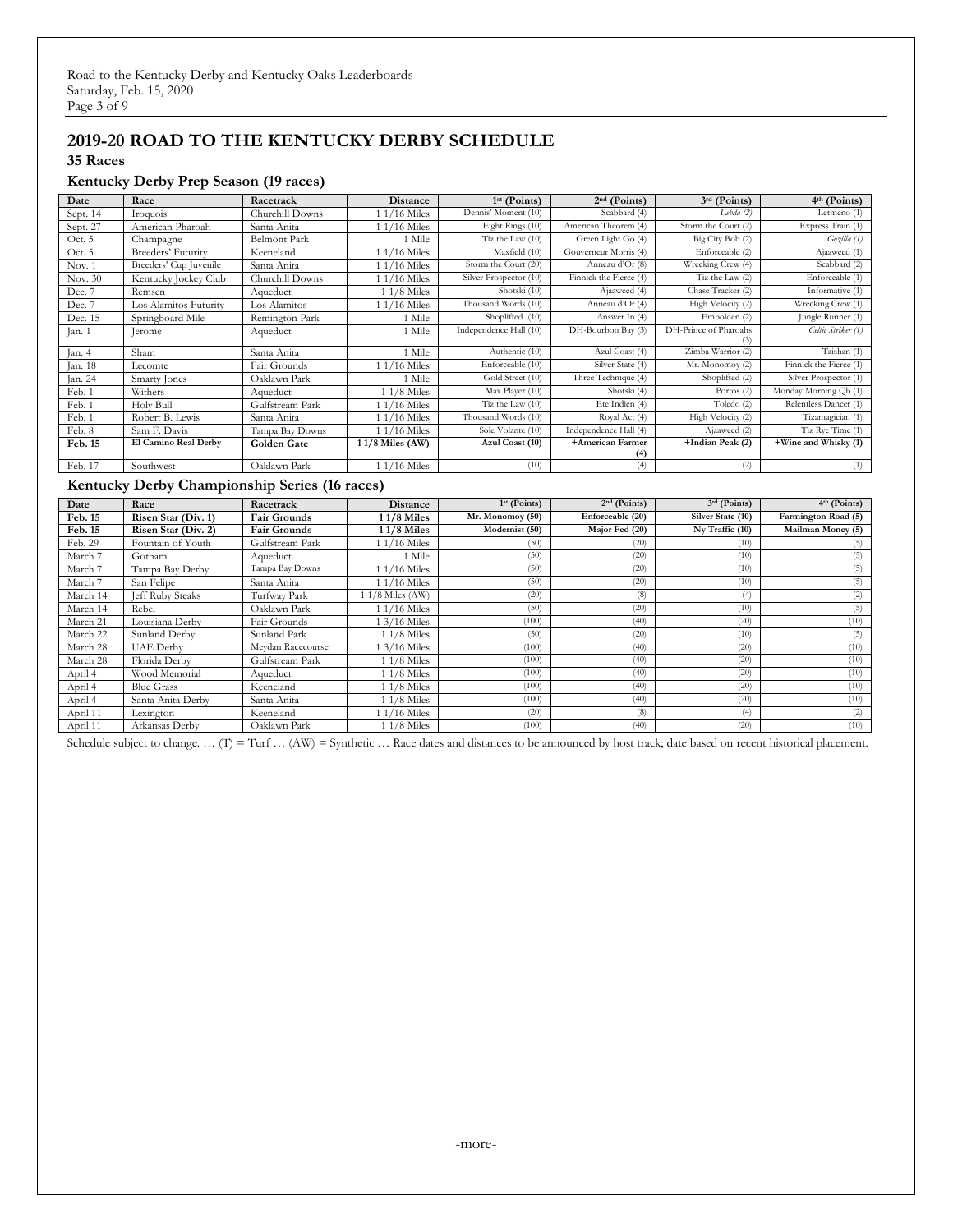## **2019-20 EUROPEAN ROAD TO THE KENTUCKY DERBY SCHEDULE**

**EUROPEAN ROAD TO THE KENTUCKY DERBY** – First staged in 2018, the "European Road to the Kentucky Derby Presented by Woodford Reserve" is a stand-alone series of seven races that is separate from America's 35-race "Road to the Kentucky Derby Presented by Woodford Reserve" sequence. Only one invitation to compete in the Kentucky Derby will be extended with preference given to the horses with the most points in the "European Road to the Kentucky Derby Presented by Woodford Reserve" series. No invitation will be extended beyond the Top 4 point earners but if a horse also qualifies through America's 35-race "Road to the Kentucky Derby Presented by Woodford Reserve" series, the invite will be extended to the next eligible horse. If two or more horses have the same number of points, the tiebreakers are earnings in non-restricted stakes races through April 11, 2020 followed by lifetime earnings through April 11, 2020. Since 1967, there have been 49 horses who previously raced outside North America and ran in the Kentucky Derby. Venezuela's Canonero II won the 1971 Derby, while Bold Arrangement (GB), who was campaigned in Great Britain and France, finished second to Ferdinand in the 1986 renewal.

|      |                      |                |                                                             |                      | Non-Restricted         |
|------|----------------------|----------------|-------------------------------------------------------------|----------------------|------------------------|
| Rank | Horse                | Points         | Owner(s)                                                    | Trainer              | <b>Stakes Earnings</b> |
|      | +Kameko              | 14             | Qatar Racing Limited (Sheikh Fahad Al Thani)                | Andrew Balding       | \$192,894              |
|      | +Innisfree (IRE)     | 14             | Derrick Smith, Mrs. John Magnier, Michael Tabor & Mrs. A.M. | Aidan O'Brien        | \$127,856              |
|      |                      |                | $O3$ Rrien                                                  |                      |                        |
| –    | +Victor Ludorum (GB) | 10             | Godolphin LLC (Sheikh Mohammed bin Rashid al Maktoum et al) | Andre Fabre          | \$250,958              |
|      | Royal Dornoch (IRE)  | 10             | Michael Tabor, Derrick Smith & Mrs. John Magnier            | Aidan O'Brien        | \$115,813              |
| –    | $+A$ lson (GER)      |                | Gestut Schlenderhan                                         | J.P. Carvalho        | \$135,572              |
|      | Shekhem (IRE)        |                | H.H. Aga Khan                                               | Dermot Weld          | \$24,068               |
| —    | +Year of The Tiger   | 3              | Derrick Smith, Mrs. John Magnier, Michael Tabor & Flaxman   | Aidan O'Brien        | \$36,086               |
|      | (IRE)                |                | Stables (Stavros Niarchos)                                  |                      |                        |
| _    | $+$ Armory (IRE)     | 2              | Mrs. John Magnier, Michael Tabor & Derrick Smith            | Aidan O'Brien        | \$258,793              |
|      | +Iberia (IRE)        | $\overline{c}$ | Michael Tabor, Derrick Smith & Mrs. John Magnier            | Aidan O'Brien        | \$25,389               |
| –    | +Gold Maze (GB)      | $\overline{c}$ | The Long Wait Partnership                                   | Jessica Harrington   | \$12,034               |
|      | $+Mogul$ (GB)        |                | Michael Tabor, Derrick Smith & Mrs. John Magnier            | Aidan O'Brien        | \$111,879              |
| _    | +Ecrivain (FR)       |                | Wertheimer & Frere (Alain & Gerard Wertheimer)              | Carlos Laffon-Parias | \$69,202               |
|      | +Camorra (IRE)       |                | Simon Kwok                                                  | Ger Lyons            | \$3,610                |

Bold = Update from previously published Leaderboard … + = Not Triple Crown Nominated … Strikethrough = Sidelined, inactive or appears to be no longer under serious Kentucky Derby consideration.

#### **7 Races**

| Date     | Race                      | Racetrack          | <b>Distance</b>           | $1st$ (Points)       | $2nd$ (Points)      | $3rd$ (Points)          | 4th (Points)            |
|----------|---------------------------|--------------------|---------------------------|----------------------|---------------------|-------------------------|-------------------------|
| Sept. 28 | Juddmonte<br>Royal        | Newmarket (GB)     | 1 Mile $(T)$              | Royal Dornoch (IRE)  | Kameko (4)          | Iberia (IRE) (2)        | Year Of The Tiger (IRE) |
|          | Lodge                     |                    |                           | (10)                 |                     |                         | $^{(1)}$                |
| Sept. 29 | Beresford                 | Curragh (Ire)      | 1 Mile (T                 | Innisfree (IRE) (10) | Shekhem (IRE) (4)   | Gold Maze (GB) (2)      | Camorra (IRE) (1)       |
| Oct. 6   | Prix<br>Jean-Luc<br>Oatar | Longchamp (Fr)     | $\blacksquare$ Mile $(T)$ | Victor Ludorum (GB)  | Alson $(GER)$ (4)   | Armory (IRE) (2)        | Ecrivain (FR) (1)       |
|          | Lagardère                 |                    |                           | (10)                 |                     |                         |                         |
| Nov. $1$ | Futurity<br>Vertem        | Newcastle (GB)     | Mile (AW)                 | Kameko (10)          | Innisfree (IRE) (4) | Year of The Tiger (IRE) | Mogul $(GB)$ $(1)$      |
|          | Trophy                    |                    |                           |                      |                     | (2)                     |                         |
| Feb. 28  | Patton (Listed)           | Dundalk (Ire)      | Mile (AW)                 | (20)                 | (8)                 | (4)                     | $\left( 2\right)$       |
| March 4  | Road to the Kentucky      | Kempton Park (GB)  | 1 Mile (AW)               | (20)                 | (8)                 | (4)                     | (2)                     |
|          | Derby Condition Stakes    |                    |                           |                      |                     |                         |                         |
| April 2  | Condition<br>Cardinal     | City<br>Chelmsford | 1 Mile (AW)               | (30)                 | (12)                | (6)                     | (3)                     |
|          | <b>Stakes</b>             | (GB)               |                           |                      |                     |                         |                         |

Schedule subject to change. …  $(T) = Turf$  … (AW) = Synthetic … Race dates and distances to be announced by host track; date based on recent historical placement. … Oct. 26 Vertem Futurity Trophy at Doncaster was cancelled because of heavy rain. It was rescheduled over the all-weather surface at Newcastle.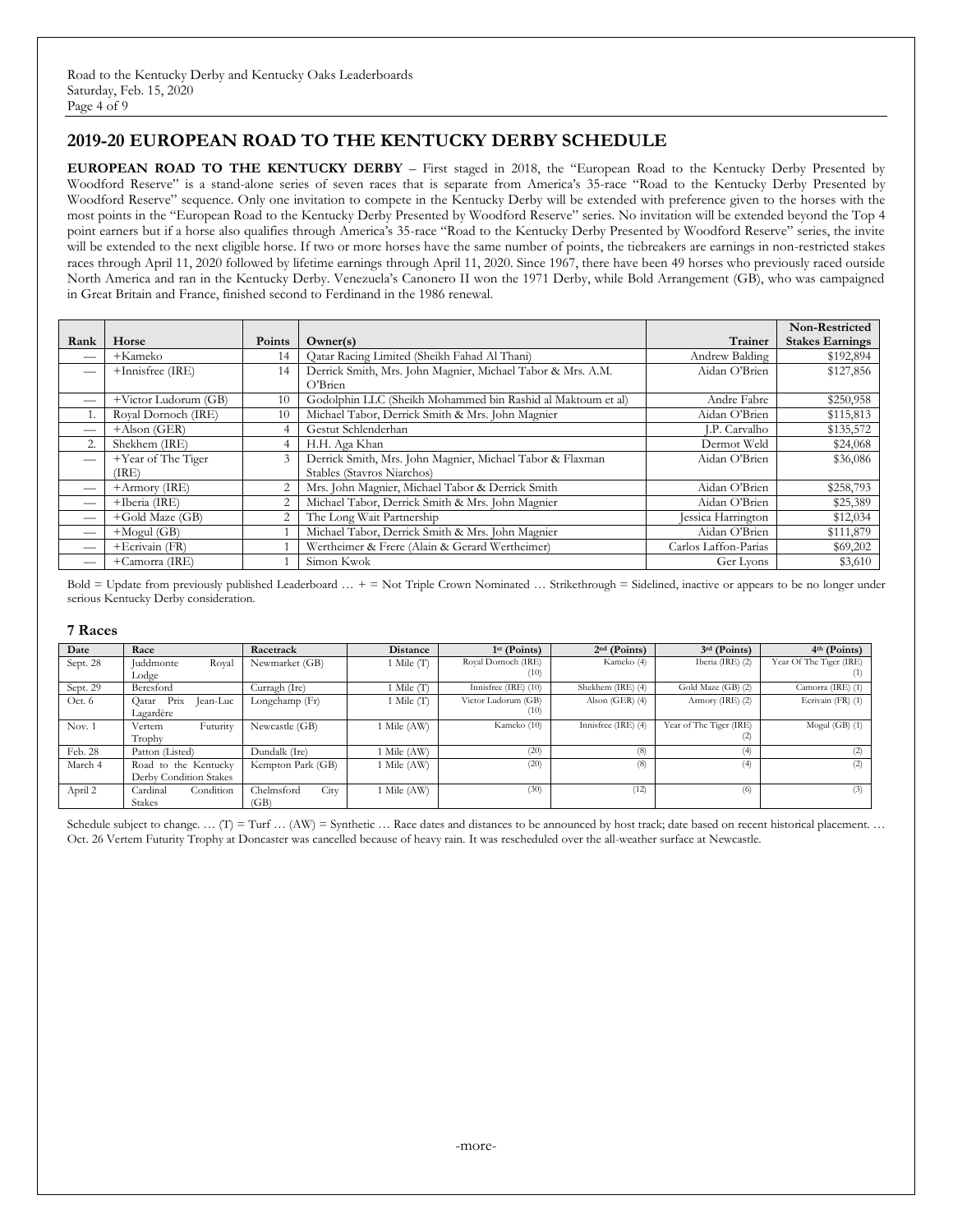## **2019-20 JAPAN ROAD TO THE KENTUCKY DERBY SCHEDULE**

**JAPAN ROAD TO THE KENTUCKY DERBY** – First staged in 2017, the "Japan Road to the Kentucky Derby Presented by Woodford Reserve" is a separate sequence of four races from America's 35-race "Road to the Kentucky Derby Presented by Woodford Reserve" series. Only one invitation to compete in the Kentucky Derby will be extended with preference given to the horses with the most points in the "Japan Road to the Kentucky Derby Presented by Woodford Reserve" series. If a horse also qualifies through America's 35-race "Road to the Kentucky Derby Presented by Woodford Reserve" series, an additional invite could be extended. If two or more horses have the same number of points, the tiebreaker is lifetime earnings through April 11, 2020. Three horses based in Japan have run in the Kentucky Derby: Ski Captain (14th in 1995), Lani (ninth in 2016) and Master Fencer (JPN) (sixth in 2019).

|                               |                      |               |                                   |                      | Lifetime  |
|-------------------------------|----------------------|---------------|-----------------------------------|----------------------|-----------|
| Rank                          | Horse                | <b>Points</b> | Owner(s)                          | <b>Trainer</b>       | Earnings  |
| 1.                            | Vacation (IPN)       | 20            | Masahiro Okishi                   | Kenichi Takatsuki    | \$499,874 |
| z.                            | Dieu du Vin (JPN)    | 10            | Three H Racing Co. Ltd.           | Yukihiro Kato        | \$159,609 |
|                               | $+$ Iolite (IPN)     |               | Yuki Dendo                        | Yoshinori Muto       | \$246,008 |
| $\overline{\phantom{m}}$      | $+T$ 's Dunk (JPN)   |               | Shinji Tatevama                   | Takashi Mizuno       | \$143,414 |
| $\overbrace{\phantom{12332}}$ | +Shonan Mario (JPN)  |               | Shonan Co. Ltd.                   | Shizuva Kato         | \$96,526  |
|                               | +Meisho Tensui (JPN) |               | Yoshio Matsumoto                  | Katsumi Miani        | \$255,394 |
|                               | Daimei Corrida (JPN) |               | Noboru Mivamoto                   | Naovuki Morita       | \$107,736 |
| _                             | +Aurora Tesoro       |               | Rvotokuji Kenji Holdings Co. Ltd. | Yoshihiro Hatakevama | \$99,395  |

Bold = Update from previously published Leaderboard … + = Not Triple Crown Nominated … Strikethrough = Sidelined, inactive or appears to be no longer under serious Kentucky Derby consideration.

#### **4 Races**

| Date     | Race                | Racetrack        | <b>Distance</b> | $1st$ (Points)         | $2nd$ (Points)         | $3rd$ (Points)          | $4th$ (Points)          |
|----------|---------------------|------------------|-----------------|------------------------|------------------------|-------------------------|-------------------------|
| Nov. 23  | Cattleva Sho        | Tokyo Racecourse | Mile            | Dieu du Vin (JPN) (10) | Shonan Mario (JPN) (4) | Daimei Corrida (JPN)    | Aurora Tesoro (1)       |
|          |                     |                  |                 |                        |                        |                         |                         |
| Dec. 18  | Nisai<br>Zen-Nippon | Kawasaki         | Mile            | Vacation (JPN) $(20)$  | Iolite (JPN) $(8)$     | $T$ 's Dunk (JPN) $(4)$ | Meisho Tensui (JPN) (2) |
|          | Yushun              | Racecourse       |                 |                        |                        |                         |                         |
| Feb. 23  | Hvacinth            | Tokyo Racecourse | Mile            | (30)                   | (12)                   | (6)                     |                         |
| March 28 | Fukurvu             | Nakayama         | $1/8$ Miles     | (40)                   | (16)                   | (8)                     |                         |
|          |                     | Racecourse       |                 |                        |                        |                         |                         |

Schedule subject to change. ...  $(T) = Turf \dots (AW) = Synthetic \dots$  Race dates and distances to be announced by host track; date based on recent historical placement.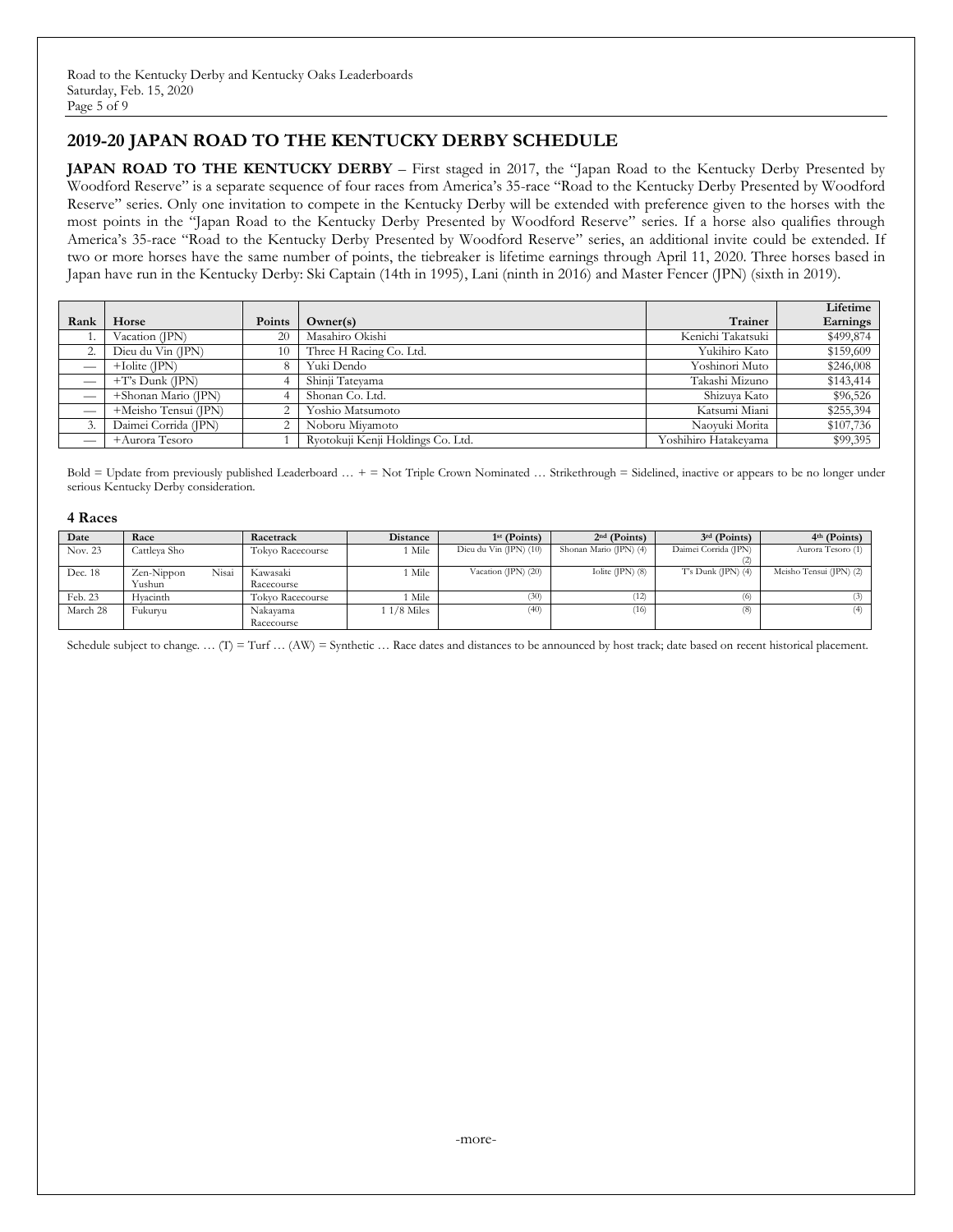Road to the Kentucky Derby and Kentucky Oaks Leaderboards Saturday, Feb. 15, 2020 Page 6 of 9



# **Leaderboard**

HOW TO GET INTO THE KENTUCKY OAKS STARTING GATE – The Road to the Kentucky Oaks is a 30-race series that awards points to the Top 4 finishers in each race. The Top 14 point earners nominated to the Longines Kentucky Oaks will earn a spot in the starting gate for the 146th running of the \$1.25 million Longines Kentucky Oaks (Grade I) on Friday, May 1, 2020. The 1 1/8-mile Oaks is the nation's premier race for 3 year-old fillies.

**\_\_\_\_\_\_\_\_\_\_\_\_\_\_\_\_\_\_\_\_\_\_\_\_\_\_\_\_\_\_\_\_\_\_\_\_\_\_\_\_\_\_\_\_\_\_\_\_\_\_\_\_\_\_\_\_\_\_\_\_\_\_\_\_\_\_\_\_\_\_\_\_\_\_\_\_\_\_\_\_\_\_\_\_\_\_\_\_\_\_\_\_\_\_\_\_\_\_\_\_\_\_\_\_\_**

|      |                         |                         | Non-Restricted                                                                                                                                |                                      |                        |
|------|-------------------------|-------------------------|-----------------------------------------------------------------------------------------------------------------------------------------------|--------------------------------------|------------------------|
| Rank | Horse                   | Points                  | Owner(s)                                                                                                                                      | Trainer                              | <b>Stakes Earnings</b> |
| 1.   | Finite                  | 70                      | Winchell Thoroughbreds LLC (Ron Winchell), Thomas J.<br>Reiman, William Dickson & Deborah A. Easter                                           | <b>Steve Asmussen</b>                | \$524,349              |
| 2.   | <b>British Idiom</b>    | 50                      | Michael Dubb, The Elkstone Group, LLC (Stuart Grant),<br>Madaket Stables LLC (Sol Kumin & Jason Monteleone) &<br><b>Bethlehem Stables LLC</b> | <b>Brad Cox</b>                      | \$1,400,000            |
| 3.   | <b>Bast</b>             | 34                      | Baoma Corporation (Charles Chu)                                                                                                               | <b>Bob Baffert</b>                   | \$840,000              |
| 4.   | Donna Veloce            | 12                      | Kaleem Shah Inc., Mrs. John Magnier, Michael B. Tabor & Derrick<br>Smith                                                                      | Simon Callaghan                      | \$400,000              |
| 5.   | Wicked Whisper          | 10                      | Alex & JoAnn Lieblong                                                                                                                         | Steve Asmussen                       | \$280,000              |
| 6.   | Lazy Daisy              | 10                      | ERJ Racing LLC (Erik Johnson), Great Friends Stable LLC (Scott<br>Kaplan) & Tom Mansor                                                        | Doug O'Neill                         | \$158,280              |
| 7.   | Taraz                   | 10                      | Juddmonte Farms Inc. (Prince Khalid Abdullah)                                                                                                 | <b>Brad Cox</b>                      | \$138,000              |
| 8.   | Tonalist's Shape        | 10                      | Slam Dunk Racing (Nick Cosato et al), Doug Branham & Legacy<br>Ranch Inc. (Pete and Evelyn Parrella)                                          | Saffie Joseph Jr.                    | \$137,640              |
| 9.   | Lake Avenue             | 10                      | Godolphin LLC (Sheikh Mohammed bin Rashid al Maktoum et al)                                                                                   | <b>Bill Mott</b>                     | \$137,500              |
| 10.  | Venetian Harbor         | 10                      | Ciaglia Racing LLC, Highland Yard & River Oak Farm                                                                                            | Richard Baltas                       | \$120,000              |
| 11.  | Lucrezia                | 10                      | Edward A. Seltzer & Beverly S. Anderson                                                                                                       | Arnaud Delacour                      | \$94,000               |
| 12.  | Harvey's Lil Goil       | 10                      | Estate of Harvey A. Clarke & Paul Braverman                                                                                                   | <b>Bill Mott</b>                     | \$55,000               |
| 13.  | <b>Swiss Skydiver</b>   | 10                      | Peter J. Callaghan                                                                                                                            | Kenny McPeek                         | \$31,500               |
| 14.  | <b>Tempers Rising</b>   | $\overline{7}$          | Mark H. Stanley & Nancy W. Stanley                                                                                                            | Dallas Stewart                       | \$27,000               |
| 15.  | Perfect Alibi           | 6                       | Tracy Farmer                                                                                                                                  | Mark Casse                           | \$512,500              |
| 16.  | Motu                    | 6                       | Susan Moulton, David A. Bernsen LLC & Magdalena Racing (Sherri<br><b>Kenny McPeek</b><br>McPeek)                                              |                                      | \$68,200               |
| 17.  | Comical                 | 5                       | WinStar Farm LLC (Kenny Trout), Lindy Farms & Madaket Stables<br>Steve Asmussen<br>LLC (Sol Kumin & Jason Monteleone)                         |                                      | \$203,851              |
| 18.  | Gingham                 | 5                       | Sarah Kelly & Jane Wiltz                                                                                                                      | <b>Bob Baffert</b>                   | \$58,000               |
| 19.  | Frank's Rockette        | $\overline{4}$          | Frank Fletcher Racing Operations Inc.                                                                                                         | <b>Bill Mott</b>                     | \$190,000              |
| 20.  | Maedean                 | $\overline{4}$          | Courtlandt Farms (Donald & Donna Adam)                                                                                                        | Mark Hennig                          | \$132,500              |
| 21.  | K P Dreamin             | $\overline{4}$          | Karl Pergola                                                                                                                                  | <b>Jeff Mullins</b>                  | \$96,000               |
| 22.  | His Glory               | $\overline{4}$          | Ben & Sheila Rollins                                                                                                                          | Tom Amoss                            | \$56,350               |
| 23.  | Ursula                  | $\overline{4}$          | Mt. Brilliant Stable LLC (Greg Goodman) & Orrin Ingram                                                                                        | Mike Stidham                         | \$48,000               |
| 24.  | Auberge                 | $\overline{4}$          | Speedway Stable LLC (Peter Fluor & K.C. Weiner)                                                                                               | <b>Bob Baffert</b>                   | \$40,000               |
| 25.  | Water White             | $\overline{4}$          | E.V. Racing Stable                                                                                                                            | Rudy Rodriguez                       | \$31,000               |
| 26.  | O Seraphina             | $\overline{4}$          | Scott Dilworth, Evan Dilworth, Randy Andrews & Susan Andrews                                                                                  | <b>Joe Sharp</b>                     | \$30,000               |
| 27.  | <b>Street of Dreams</b> | $\overline{4}$          | Lothenbach Stables Inc. (Bob Lothenbach)                                                                                                      | Ian Wilkes                           | \$29,700               |
| 28.  | Turtle Trax             | $\overline{4}$          | Brereton C. Jones                                                                                                                             | Ian Wilkes                           | \$28,730               |
| 29.  | Portrait                | $\overline{3}$          | LNJ Foxwoods (Larry, Nanci & Jaime Roth)                                                                                                      | <b>Brad Cox</b>                      | \$25,400               |
| 30.  | High On Gin             | $\overline{2}$          | Jerry Caroom                                                                                                                                  | Carl Deville                         | \$112,444              |
| 31.  | Lady Glamour            | $\overline{2}$          | Inga Demeritte                                                                                                                                | Larry Demeritte                      | \$66,142               |
| 32.  | Slam Dunk               | $\overline{c}$          | Magic Cap Stables (Joseph Anzalone)                                                                                                           | Rodolphe Brisset                     | \$48,000               |
| 33.  | Stellar Sound           | $\overline{c}$          | Don Alberto Stable                                                                                                                            | <b>Bob Baffert</b><br>Shug McGaughey | \$42,000               |
| 34.  | Alandra                 | $\mathbf{2}$            | Helen C. Alexander & Helen K. Groves                                                                                                          |                                      | \$41,500               |
| 35.  | <b>Blame Debbie</b>     | $\overline{c}$          | Eclipse Thoroughbred Partners (Aron Wellman), Michael P.<br>Cloonan & Timothy C. Thornton                                                     | Graham Motion                        | \$30,000               |
| 36.  | Golden Principle        | $\overline{\mathbf{c}}$ | Karl Watson, Michael E. Pegram & Paul Weitman                                                                                                 | <b>Bob Baffert</b>                   | \$24,000               |
| 37.  | Nikki and Papa          | 2                       | Ron Paolucci Racing LLC, Todd Cady, Leigh Anderson-Butler,<br>Jeffrey Lambert, Steve Melen & Nydia M. Sigband                                 | Bob Hess Ir.                         | \$14,850               |
| 38.  | Fiftyshays Ofgreen      | $\overline{2}$          | Leonard C. Green & Sean Shav                                                                                                                  | John Servis                          | \$12,000               |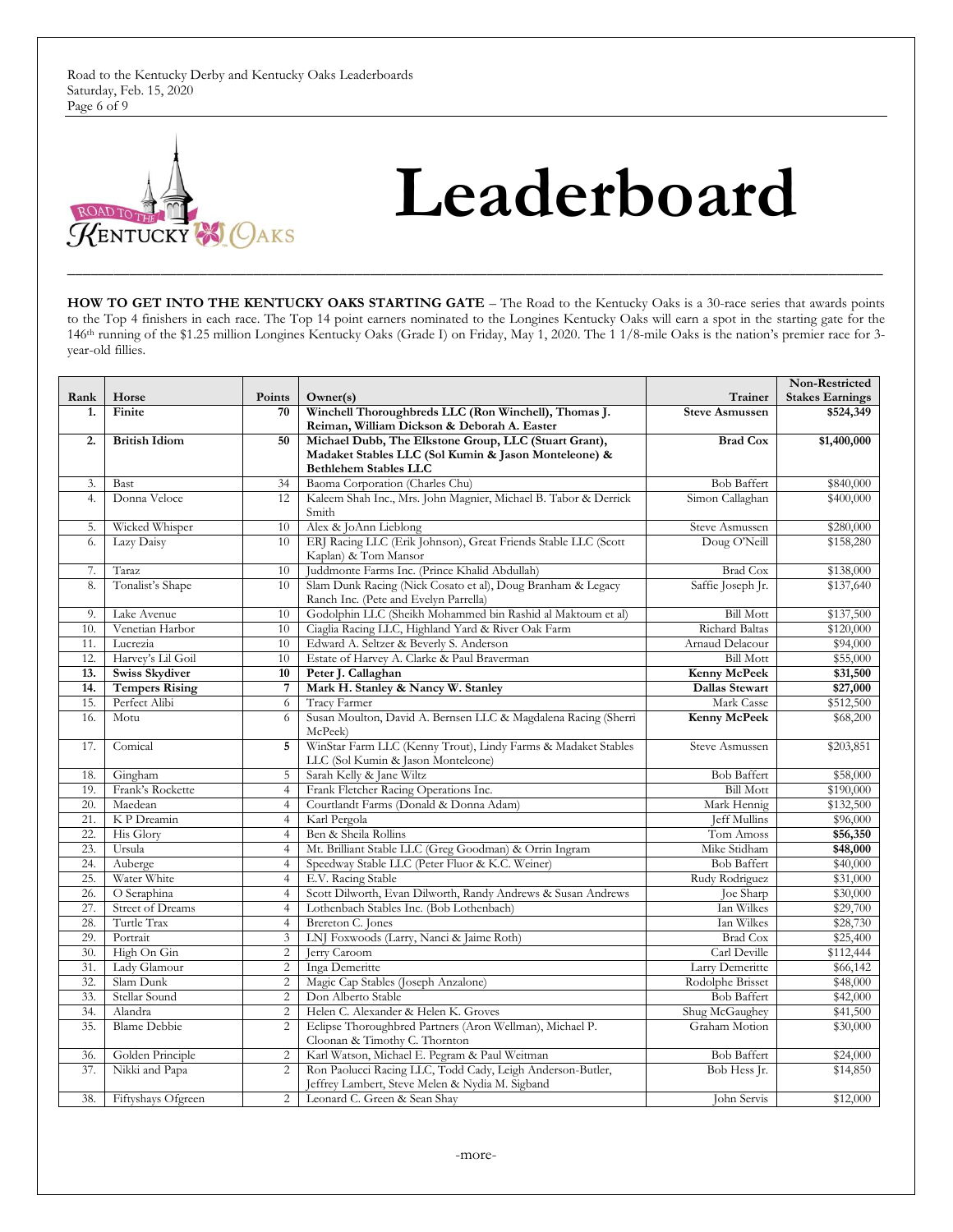Road to the Kentucky Derby and Kentucky Oaks Leaderboards Saturday, Feb. 15, 2020 Page 7 of 9

| 39. | Princesinha Julia    | Three Chimneys Farm LLC (Goncalo Borges Torrealba & Zuleika<br>B. Torrealba) | Steve Asmussen      | \$67,500 |
|-----|----------------------|------------------------------------------------------------------------------|---------------------|----------|
| 40. | Orquidias Biz        | Gulliver Racing LLC (Phil Bongiovanni)                                       | <b>Jeff Mullins</b> | \$32,000 |
| 41. | Fujairah             | Three Rivers Stable Inc.                                                     | Carlos David        | \$27,819 |
| 42. | Ice Princess         | Flying P Stable, R. A. Hill Stable (Randy Hill) & Corms Racing               | Danny Gargan        | \$24,000 |
|     |                      | Stable (Lucas Sritsman)                                                      |                     |          |
| 43. | Gone Glimmering      | Sandra New & Aaron Haberman                                                  | Tom Amoss           | \$20,000 |
| 44. | Been Studying Her    | KMN Racing LLC (Kevin & Kim Nish)                                            | Dan Ward            | \$18,000 |
| 45. | She Can't Sing       | Lothenbach Stable Inc. (Bob Lothenbach)                                      | Chris Block         | \$16,050 |
| 46. | Critical Value       | Ten Strike Racing (Marshall K. Gramm)                                        | Jeremiah Englehart  | \$15,000 |
| 47. | Go Big Blue Nation   | Cannon Thoroughbreds LLC                                                     | Michael McCarthy    | \$12,000 |
| 48. | <b>Blood Curling</b> | PTK LLC (Paula Haughey)                                                      | Dane Kobiskie       | \$9,700  |
| 49. | Persisto             | Cavallino Racing LLC & Team USA Thoroughbreds                                | Kelly Breen         | \$6,000  |

## **2019-20 ROAD TO THE KENTUCKY OAKS SCHEDULE**

**30 Races**

### **Kentucky Oaks Prep Season (15 races)**

| Date     | Race                       | Racetrack           | <b>Distance</b> | 1st                    | 2nd                  | 3rd                    | 4 <sup>th</sup>        |
|----------|----------------------------|---------------------|-----------------|------------------------|----------------------|------------------------|------------------------|
| Sept. 14 | Pocahontas                 | Churchill Downs     | 1 1/16 Miles    | Lazy Daisy (10)        | His $Glory(4)$       | Portrait (2)           | Blood Curling (1)      |
| Sept. 27 | Chandelier                 | Santa Anita         | $1/16$ Miles    | Bast $(10)$            | Comical (4)          | K P Dreamin (2)        | Been Studying Her (1)  |
| Oct. 4   | Alcibiades                 | Keeneland           | 1/16 Miles      | British Idiom (10)     | Perfect Alibi (4)    | Alandra (2)            | Gone Glimmering (1)    |
| Oct. 6   | Frizette                   | <b>Belmont Park</b> | 1 Mile          | Wicked Whisper (10)    | Frank's Rockette (4) | Slam Dunk (2)          | Ice Princess (1)       |
| Nov. 1   | <b>BC</b> Juvenile Fillies | Santa Anita         | $1/16$ Miles    | British Idiom (20)     | Donna Veloce (8)     | Bast (4)               | Perfect Alibi (2)      |
| Nov. 30  | Golden Rod                 | Churchill Downs     | $1/16$ Miles    | Finite (10)            | Motu $(4)$           | Lady Glamour (2)       | She Can't Sing (1)     |
| Dec. 7   | Demoiselle                 | Aqueduct            | $11/8$ Miles    | Lake Avenue (10)       | Maedean (4)          | Blame Debbie (2)       | Critical Value (1)     |
| Dec. 7   | Starlet                    | Los Alamitos        | $1/16$ Miles    | Bast $(10)$            | Donna Veloce (4)     | K P Dreamin (2)        | Gingham (1)            |
| Jan. 5   | Santa Ynez                 | Santa Anita         | 7 Furlongs      | Bast $(10)$            | Auberge (4)          | Golden Principle (2)   | Orquidias Biz (1)      |
| Jan. 18  | Silverbulletday            | Fair Grounds        | Mile 70 Yards   | Finite $(10)$          | Ursula (4)           | Tempers Rising (2)     | Portrait (1)           |
| Feb. 1   | Forward Gal                | Gulfstream Park     | 7 Furlongs      | Tonalist's Shape (10)  | Street of Dreams (4) | Nikki and Papa (2)     | Fujairah (1)           |
| Feb. 1   | Martha Washington          | Oaklawn Park        | 1 Mile          | Taraz $(10)$           | O Seraphina (4)      | High On Gin (2)        | Princesinha Julia (1)  |
| Feb. 2   | Busanda                    | Aqueduct            | $11/8$ Miles    | Harvey's Lil Goil (10) | White Water (4)      | Fiftyshays Ofgreen (2) | Persisto (1)           |
| Feb. 8   | Suncoast                   | Tampa Bay Downs     | Mile 40 Yards   | Lucrezia (10)          | Turtle Trax (4)      | Motu $(2)$             | Comical (1)            |
| Feb. 8   | Las Virgenes               | Santa Anita         | Mile            | Venetian Harbor (10)   | Gingham (4)          | Stellar Sound (2)      | Go Big Blue Nation (1) |

#### **Kentucky Oaks Championship Series (15 races)**

| Date     | Race                       | Racetrack           | <b>Distance</b>    | 1 <sup>st</sup> | 2 <sub>nd</sub>    | 3rd                 | 4 <sup>th</sup>    |
|----------|----------------------------|---------------------|--------------------|-----------------|--------------------|---------------------|--------------------|
| Feb. 15  | Rachel Alexandra           | <b>Fair Grounds</b> | <b>11/16 Miles</b> | Finite $(50)$   | British Idiom (20) | Swiss Skydiver (10) | Tempers Rising (5) |
| Feb. 20  | <b>UAE</b> Oaks            | Mevdan Racecourse   | 1 3/16 Miles       | (50)            | (20)               | (10)                | (5)                |
| Feb. 29  | Davona Dale                | Gulfstream Park     | Mile               | (50)            | (20)               | (10)                | (5)                |
| March 7  | <b>Busher Invitational</b> | Aqueduct            | Mile               | (50)            | (20)               | (10)                | (5)                |
| March 7  | Honeybee                   | Oaklawn Park        | $1/16$ Miles       | (50)            | (20)               | (10)                | (5)                |
| March 8  | Santa Ysabel               | Santa Anita         | $1/16$ Miles       | (50)            | (20)               | (10)                | (5)                |
| March 14 | <b>Bourbonette Oaks</b>    | Turfway Park        | 1 Mile (AW)        | (20)            | (8)                | (4)                 | (2)                |
| March 21 | Fair Grounds Oaks          | Fair Grounds        | 1/16 Miles         | (100)           | (40)               | (20)                | (10)               |
| March 22 | Sunland Park Oaks          | Sunland Park        | 1/16 Miles         | (50)            | (20)               | (10)                | (5)                |
| March 28 | Gulfstream Park Oaks       | Gulfstream Park     | 1 1/16 Miles       | (100)           | (40)               | (20)                | (10)               |
| April 4  | Santa Anita Oaks           | Santa Anita         | $1/16$ Miles       | (100)           | (40)               | (20)                | (10)               |
| April 4  | Gazelle                    | Aqueduct            | 1 1/8 Miles        | (100)           | (40)               | (20)                | (10)               |
| April 4  | Ashland                    | Keeneland           | $1/16$ Miles       | (100)           | (40)               | (20)                | (10)               |
| April 5  | Beaumont                   | Keeneland           | 7 Furlongs         | (10)            | (4)                | (2)                 | (1)                |
| April 10 | Fantasy                    | Oaklawn Park        | $1/16$ Miles       | (100)           | (40)               | (20)                | (10)               |

Schedule subject to change. ... (I) = Turf ... (AW) = Synthetic ... Race dates and distances to be announced by host track; date based on recent historical placement.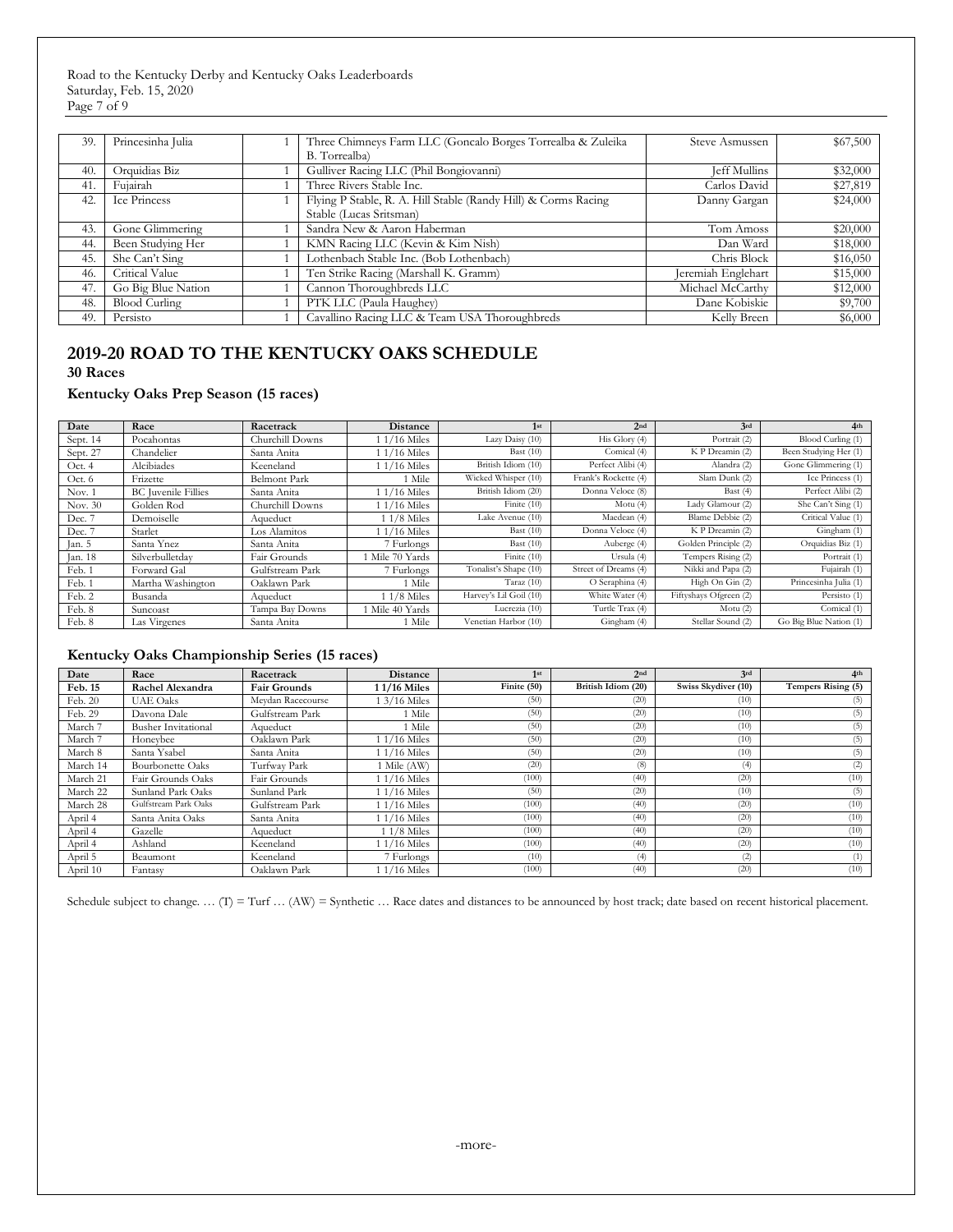Road to the Kentucky Derby and Kentucky Oaks Leaderboards Saturday, Feb. 15, 2020 Page 8 of 9

## **RTKD AND RTKO RULES**

#### **TIEBREAKERS** –

- America's Road to the Kentucky Derby and Road to the Kentucky Oaks: If two or more horses have the same number of points, the tiebreaker is earnings in non-restricted stakes races. In the case of remaining ties, the additional starter(s) and/or also-eligible horses shall be determined by lifetime earnings. In the case of remaining ties, the additional starter(s) and/or alsoeligible horses shall be determined by lot (aka a "shake").
- European Road to the Kentucky Derby: If two or more horses have the same number of points, the tiebreaker is earnings in non-restricted stakes races through April 11, 2020. In the case of remaining ties, the additional starter(s) and/or also-eligible horses shall be determined by lifetime earnings through April 11, 2020. In the case of remaining ties, the additional starter(s) and/or also-eligible horses shall be determined by lot (aka a "shake").
- Japan Road to the Kentucky Derby: If two or more horses have the same number of points, the tiebreaker is lifetime earnings through April 11, 2020. In the case of remaining ties, the additional starter(s) and/or also-eligible horses shall be determined by lot (aka a "shake").

**FILLIES** – If a filly wants to run in the Kentucky Derby she can, but she'll have to earn her way into the field by accumulating points against open company just like the rest of the colts and geldings. Additionally, any points earned by a filly in the "Road to the Kentucky Derby Presented by Woodford Reserve" series against open company will be credited to her point total in the "Road to the Kentucky Oaks" series.

**DEAD-HEATS** – In the event of a dead-heat (tie) those horses will divide equally the points they would have received jointly had one beaten the other.

**SPLIT DIVISIONS** – In the event a race is split into divisions and each division awards its originally published purse money, points will be awarded as scheduled for each division. If the originally published purse is halved for each division, points will be halved as well.

## **ADDITIONAL INFORMATION**

### **ROAD TO THE KENTUCKY DERBY LEADERBOARD HISTORY – FINAL**

**2019 FINAL LEADERBOARD** – 1. Tacitus (150), 2. Omaha Beach (137.5), 3. Vekoma (110), 4. Plus Que Parfait (104), 5. Roadster (100, \$636,000), 6. By My Standards (100, \$600,000), 7. Maximum Security (100, \$582,800), 8. Game Winner (85), 9. Code of Honor (74), 10. Haikal (70), 11. Improbable (65), 12. War of Will (60), 13. Long Range Toddy (53.5), 14. Tax (52), 15. Cutting Humor (50, \$462,467), 16. Win Win Win (50, \$220,000), 17. **Country House** (50, \$220,000), 18. Gray Magician (41), 19. Spinoff (40, \$224,000), 20. Master Fencer (JPN) (Japan Road to the Kentucky Derby Invite) and AE 21. Bodexpress (40, \$188,000).

**2018 FINAL LEADERBOARD** – 1. Magnum Moon (150), 2. Good Magic (134), 3. Audible (110, \$803,520), 4. Noble Indy (110, \$640,000), 5. Vino Rosso (107), 6. Bolt d'Oro (104), 7. Enticed (103), 8. Mendelssohn (100, \$1,947,299), 9. **Justify** (100, \$600,000), 10. Flameaway (70), 11. Solomini (54, \$716,000), 12. Bravazo (54, \$359,913), 13. My Boy Jack (52, \$622,000), 14. Promises Fulfilled (52, \$266,480), 15. Free Drop Billy (44), 16. Lone Sailor (42), 17. Hofburg (40), 18. Firenze Fire (39), 19. Combatant (32), 20. Instilled Regard (29) and AE 21. Blended Citizen (22).

**2017 FINAL LEADERBOARD** – 1. Girvin (150), 2. Classic Empire (132), 3. Gormley (125), 4. Irap (113), 5. Irish War Cry (110), 6. Thunder Snow-IRE (100, \$1,621,063), 7. **Always Dreaming** (100, \$589,000), 8. Gunnevera (84), 9. Practical Joke (74), 10. J Boys Echo (63), 11. State of Honor (62), 12. Tapwrit (54), 13. Hence (50, \$401,429), 14. Fast and Accurate (50, \$320,712), 15. McCraken (40, \$385,048), 16. Battle of Midway (40, \$224,000), 17. Patch (40, \$200,000), 18. Untrapped (34), 19. Lookin At Lee (32), 20. Sonneteer (30, \$236,000), AE 21. Royal Mo (30, \$213,000) and AE 22. Master Plan (20).

**2016 FINAL LEADERBOARD** – 1. Gun Runner (151), 2. **Nyquist** (130), 3. Exaggerator (126), 4. Outwork (120), 5. Brody's Cause (114), 6. Creator (110), 7. Lani (100), 8. Mor Spirit (84), 9. Mohaymen (80), 10. Danzing Candy (60), 11. Destin (51), 12. Suddenbreakingnews (50, \$637,000), 13. Oscar Nominated (50, 321,360), 14. Shagaf (50, \$270,000), 15. Whitmore (44, \$400,000), 16. Tom's Ready (44, \$270,670), 17. My Man Sam (40, \$200,000), 18. Majesto (40, \$190,000, \$239,500), 19. Trojan Nation (40, \$190,000, \$213,290), 20. Mo Tom (32, \$268,326), AE 21. Laoban (32, \$142,000) and AE 22. Cherry Wine (25, \$145,000).